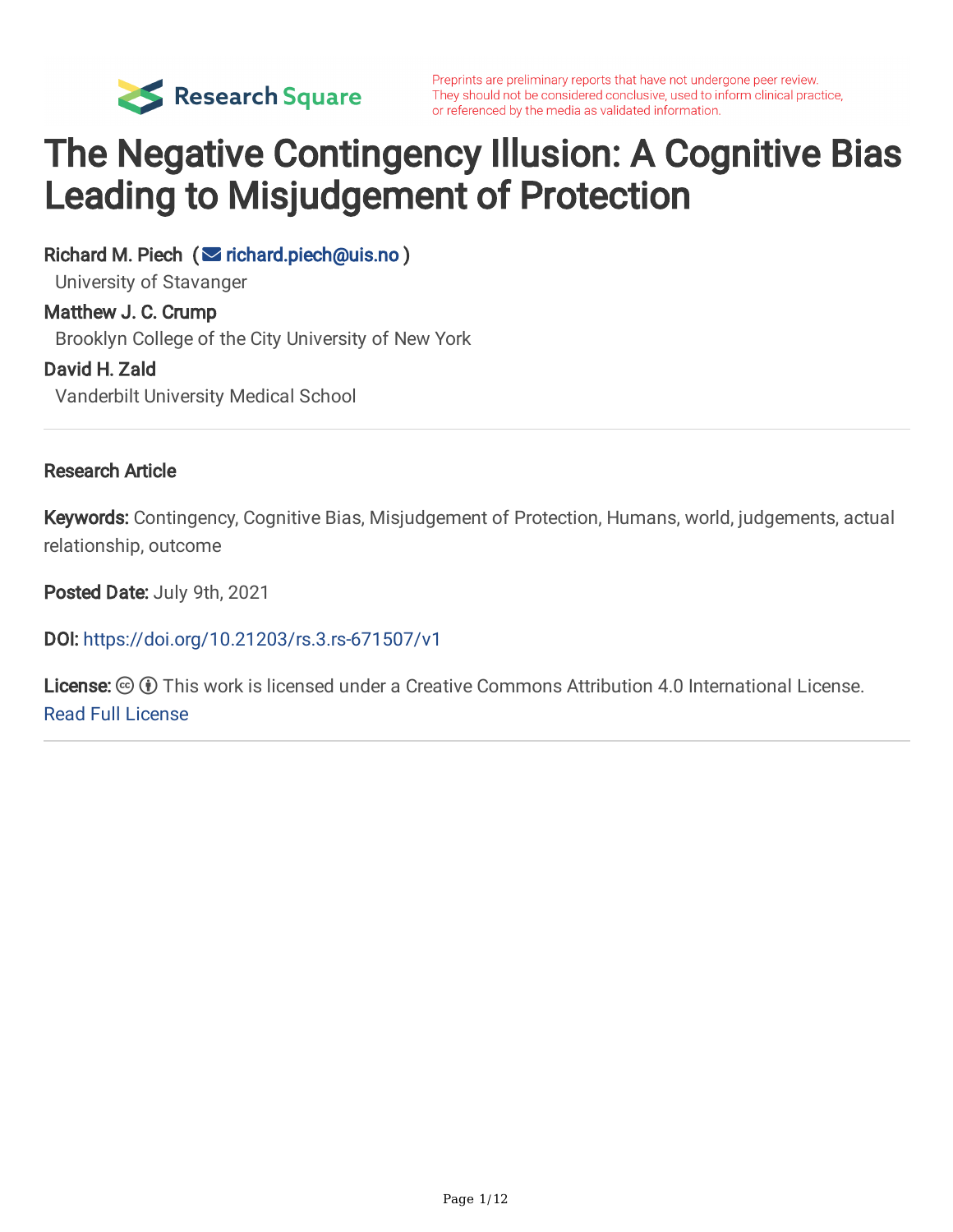# Abstract

Humans possess a highly adaptive ability to draw inferences about the world by recognizing meaningful links between stimuli and events: making contingency judgements. We describe a systematic bias in contingency judgements that we label the *negative contingency illusion* in which individuals falsely judge a cue to be protective against an outcome. We demonstrate that the illusion arises when outcome probability is low and occurs when there is no actual relationship between cue and outcome and even when there is a modest positive relationship between cue and outcome. Such misjudgements may lead individuals to superstitious beliefs and could have major public health implications if they lead to the belief in and promotion of treatments that are ineffective or deleterious to the prevention and treatment of illness.

### Main Text

The ability to recognize meaningful associative links between stimuli or events is fundamental to drawing inferences about the world, predicting outcomes, and selecting actions based on cues in the environment (1). This recognition of associative links, or contingencies, and their strength, is highly adaptive. Humans have a strong propensity to make contingency judgements, which occur frequently and often automatically (2). However, errors in such judgements can have profound consequences. For instance, during the COVID-19 pandemic, errors in judging the strength of contingencies for getting ill or preventing illness have had broad life and death implications, impacting public health policies, medical treatment, economic policy, and countless individual decisions about how strictly to follow public health warnings.

The discrete-trials procedure is the most common laboratory method for studying contingency judgements (3-7). In this paradigm, a series of cue-outcome pairings (cue-outcome; cue-no outcome; no cue-outcome; no cue-no outcome) are presented, followed by a rating of the contingent relationship that was observed between the cue and outcome. The frequencies of the four event pairs can be manipulated to allow modulation of contingency strengths between the cue and the outcome, ranging from perfectly negative, totally unrelated, to perfectly positive.

Research on human judgement of contingencies using such paradigms has shown that humans are generally good at detecting contingencies from structured presentations: contingency ratings typically correlate highly with actual contingencies in cue-outcome presentations (8). However, some systematic biases have also been observed. For example, people's ratings of contingencies depend on how frequently the critical outcome is presented (as opposed to no-outcome). This has been termed the outcome density effect: a higher outcome density reliably leads to higher judgements of contingency (for the same true contingency level) (3,4,9).

Here, we report another systematic bias in contingency judgements, which we label the *negative* contingency illusion. A negative contingency illusion occurs when cue and outcome are truly unrelated,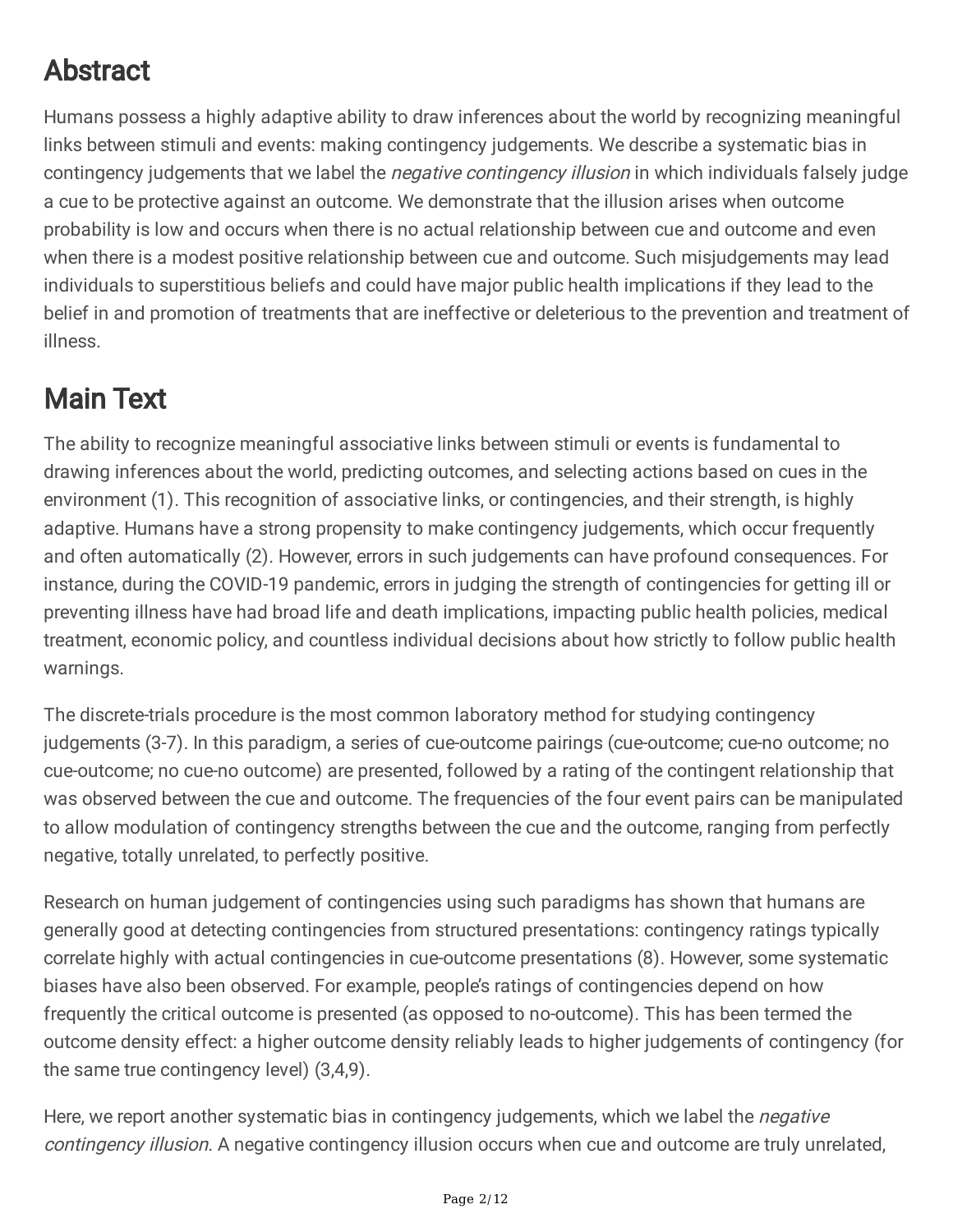but the contingency is judged and reported as *negative*  $-$  the cue is thought to be predictive of the *non*outcome. Such inaccurate judgements could be important for human behavior and decision making if they lead individuals to conclude that an action or stimulus is protective when it has in fact no value.

Examples of possible negative contingency illusions appear in the data of a few studies of contingency learning (4,10,11), but the authors of these studies did not draw attention to or explore the effect, perhaps because the finding is not explained by standard associative accounts (12). Here, we report two experiments that demonstrate that a negative contingency illusion is reliably produced in participants under defined conditions: when outcome density is relatively low, and the contingency is either absent or modestly positive. In the context of illness, this implies that individuals may routinely judge certain situations or actions as protective, even though they have in actuality no protective value, or more concerningly, are in actuality modestly associated with greater risk of getting sick.

## **Methods**

All experiments were performed in accordance with relevant guidelines and regulations, including the Declaration of Helsinki.

**Experiment 1:** We followed the same general design as Crump and colleagues (4), with some modifications. While they (4) used simple shapes (circle and square) as cue and outcome events, and a relatively fast 100 ms frame rate to present all cue-outcome events in each streamed-trial, we aimed to ensure that their results were not idiosyncratic to those conditions, and modified both the visual depictions of cues and outcomes as well as frame rate. First, cues were pictures of foods and outcomes were cartoon depictions of allergic reactions. Second, we used two frame rates, presenting cue-outcome events for either 100 ms or 300 ms at a time. The slower frame rate makes the procedure more similar to standard contingency tasks that present event pairs one trial at a time. Similarly to Crump and colleagues (4), we had subjects rate the contingency between a cue and outcome in four conditions: ∆P zero/ outcome density low, ∆P zero/ outcome density high, ∆P medium/ outcome density low, and ∆P medium, outcome density high. The primary question was whether subjects would give negative contingency ratings for zero contingency/low outcome density conditions.

Participants. Ten students from Vanderbilt University took part. All subjects were compensated with research participation credit for a psychology course. All subjects had normal or corrected-to-normal vision, and provided written informed consent. All experimental protocols were approved by the Vanderbilt University Institutional Review Board.

Apparatus & Stimuli. The experiment was controlled by PCs running in-house LIVECODE software. Subjects sat at a viewing distance of approximately 60 cm from the computer screen. During each trial, subjects viewed a stream of 60 cue–outcome pairs. Each cue–outcome pair was presented in a frame (8.5 cm in height, 5.5 cm in width), displayed in the center of the screen in grey against a white background. There were four possible cue – outcome pairs, and examples of each of these pairs (e.g., A, B, C, D) are depicted in Figure 1A. Cues were always presented in a square (3.3 cm), centered at the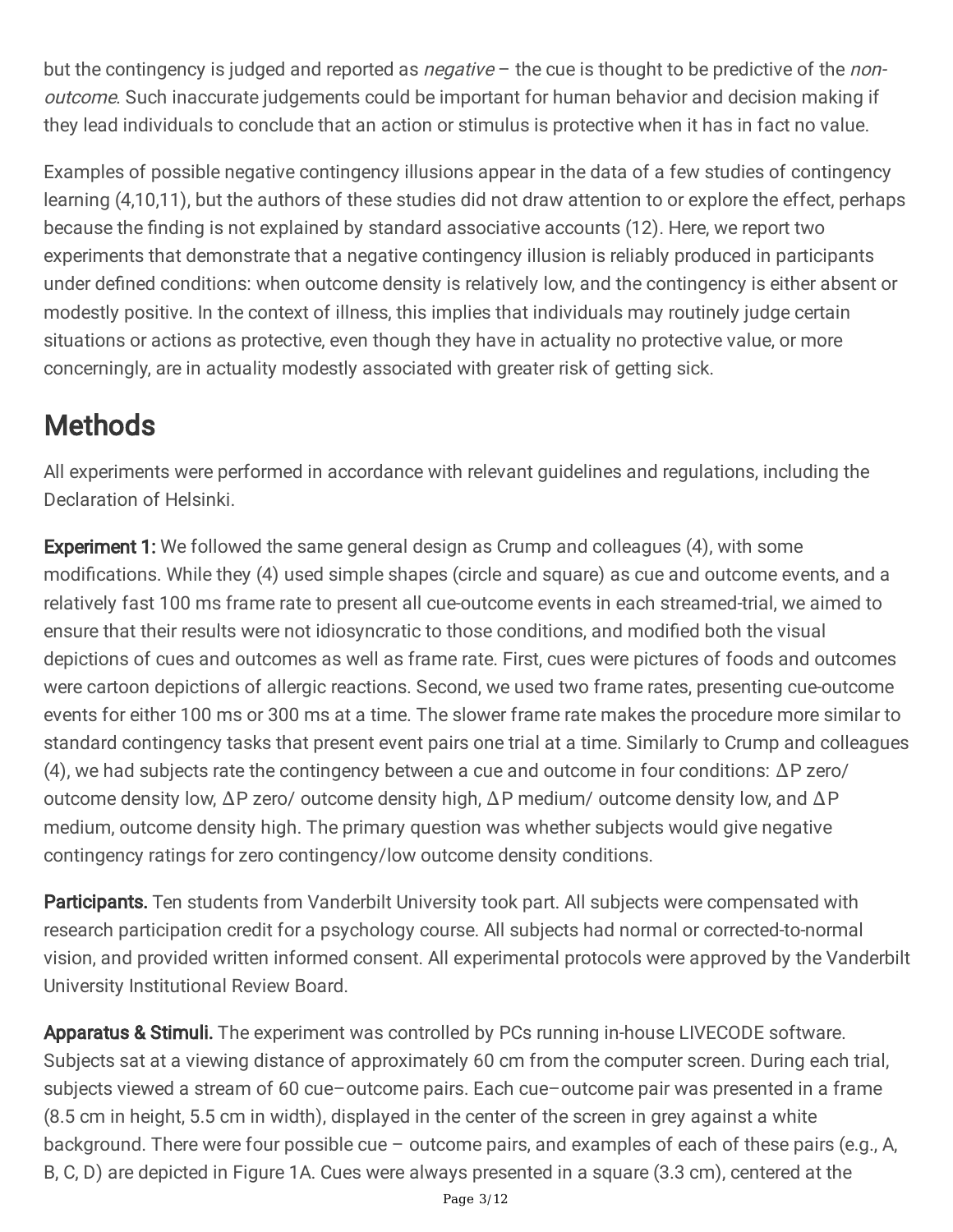bottom of the frame, and outcome were always presented in a square (3.3 cm), centered at the top of the frame. Each streamed trial used a unique cue randomly selected from a set of 17 pictures of food items, and a unique outcome randomly selected from a set of four cartoon depictions of allergic reactions.

**Design & Procedure.** The experiment used a 2x2x2 within-subjects design involving contingency (noncontingent: ∆P=0, vs. contingent: ∆P= .47), outcome density (low: P(O)=.27 vs. high: P(O)=.73), and stream speed (Duration and inter-frame interval 100 ms vs. 300 ms). There were four streamed-trials in each condition, for a total of 32 trials. The stream speed factor was manipulated between two blocks of 16 trials, with order counterbalanced across subjects.

Each streamed-trial involved the rapid-serial-visual-presentation (RSVP) of 60 frames of cue-outcome pairs. The order of frames within each stream was randomly generated from one of the four contingency structures listed in Table 1, which defines the frequency of each cue-outcome event for each condition. These cell frequencies were adapted from (4) and modified so that each level of contingency had the same two levels of outcome density (in prior work the difference between outcome density levels was larger for the noncontingent than contingent conditions).

Within a stream, each frame was displayed for 100 (or 300) ms with a 100 (or 300) ms inter-frame interval (blank screen). In total, each stream lasted approximately either 12 seconds or 36 seconds. Following each streamed-trial, subjects gave contingency ratings using a continuous scroll-bar that participants could vary between a maximum negative value  $(-100)$  and a maximum positive value  $(+100)$ .

We used the same general procedure and instructions described in (4). Subjects first received the following general instructions:

"On each trial you will watch a stream of frames depicting a food item and an allergic reaction. The food item always appears on the bottom, and the allergic reaction always appears on the top. The presence or absence of the item represents eating or not eating the food. The presence or absence of the allergic reaction represents the presence or absence of the symptom. After each trial your task will be to rate the association between eating the food and developing an allergic reaction."

Next, subjects viewed example streams containing a medium positive contingency (ΔP=.47), zero contingency (∆P=0), and medium negative contingency (∆P=-.467). Each example was accompanied with definition of positive, zero, and negative contingencies. For brevity, we describe the instructions and definition for the positive contingency example. This format was modified appropriately for the descriptions of zero and negative contingency examples.

"A positive contingency means that eating the food predicts the allergic reaction. In other words, most of the time when the food item appears, the allergic reaction also appears; and, most of the time when the food does not appear, the allergic reaction does not appear. When you press the mouse button, you will be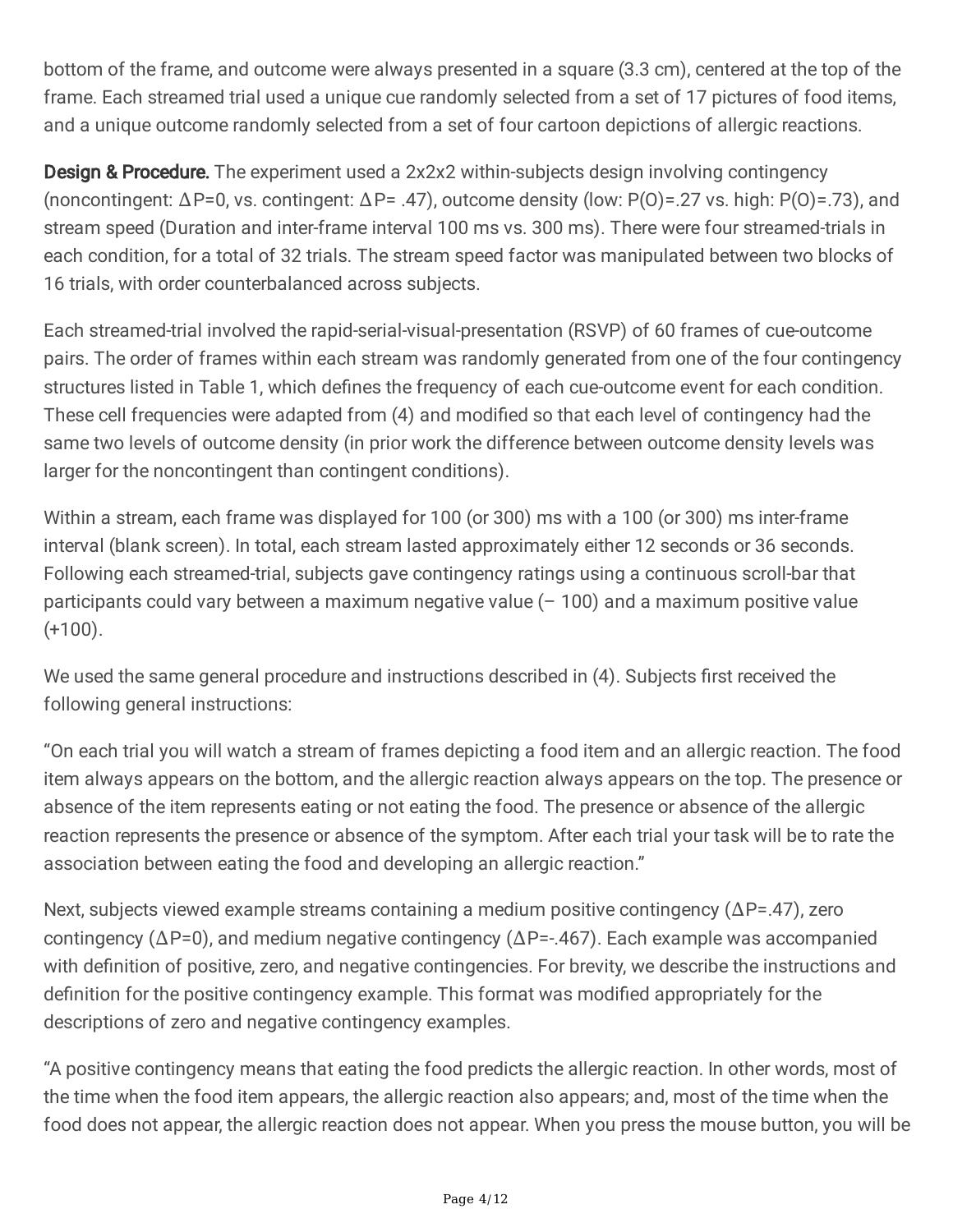given an example that demonstrates a positive association. You will notice that food usually appears with the allergic reaction. And, when the food is not presented, the allergic reaction will usually not occur.

You just viewed a positive association. In the real experiment, you will be asked to rate the strength of this association. You will be shown a rating bar, and you will need to click on the line to rate the strength of association. In the example that you just saw, the association was about +50, so you would want to click about here (the instructions display the rating scale, and an arrow points to the indicated position)."

Following the instruction phase, subjects viewed and gave contingency ratings for each of the streamed trials.

#### Experiment 2

Participants. Twenty students from Brooklyn College took part. All subjects were compensated with course credit. All subjects had normal or corrected-to-normal vision, and provided written informed consent. All experimental protocols were approved by the Brooklyn College Institutional Review Board.

Apparatus & Stimuli. With the exception that the subjects completed the tasks on iMacs, the apparatus and stimuli were the same as Experiment 1.

**Design & Procedure.** The experiment used a 3x7 within-subjects design involving contingency ( $\Delta P=0, .13,$ .267), and outcome density (P(O)=.167, .267, .367, .467, .567, .667, and .767). Table 2 lists the cueoutcome event frequencies for each condition. Streamed trials from all 21 conditions were presented in each block, for a total of four blocks, and 84 total trials. Condition order was randomized within each block. Frame duration and inter-frame interval were both set to 100 ms. The same procedure and instructions from Experiment 1 were used for Experiment 2.

### **Results**

#### Experiment 1

In Experiment 1 we tested whether the negative contingency illusion is reliably observed across task parameters in a discrete-trials procedure, and whether it specifically arises when outcome density is low. On each trial, a series of cue-outcome pairings (cue-outcome; cue-no outcome; no cue-outcome; no cue-no outcome) was presented, followed by a rating of the contingent relationship that was observed between the cue and outcome (See Fig. 1A). In the Crump et al. (4) study in which there was evidence for a negative contingency illusion, the investigators used simple shapes (circle and square) as cue and outcome events, and a relatively fast 100 ms frame rate to present all cue-outcome events in each streamed-trial. To ensure that results were not idiosyncratic to those parameters, we modified both the visual depictions of cues and outcomes as well as frame rate. Cues were pictures of foods and outcomes were cartoon depictions of allergic reactions, which allowed for a more ecologically relevant prediction than simple geometric shapes. We used two frame rates in the experiment, presenting cue-outcome events for either 100 ms or 300 ms, with the slower frame rate corresponding more closely to exposure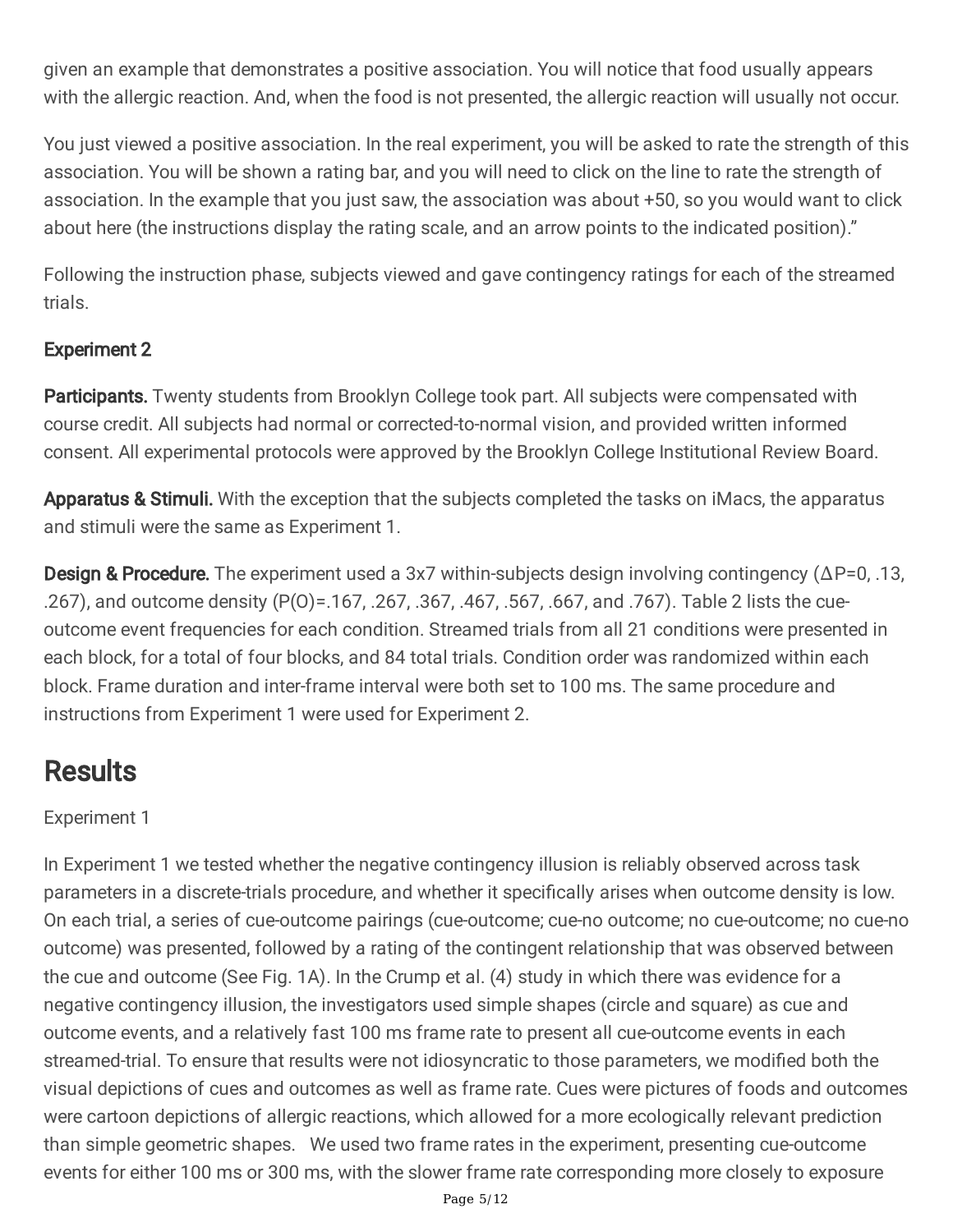times in standard contingency tasks that present event pairs one trial at a time. Subjects rated the contingency between a cue and outcome in four conditions: ∆P zero/ outcome density low, ∆P zero/ outcome density high, ∆P medium/ outcome density low, and ∆P medium, outcome density high. Our primary question was whether subjects would give negative contingency ratings for zero contingency/low outcome density conditions.

The mean contingency ratings in each condition for each subject were submitted to a 2x2x2 repeated measures ANOVA with contingency (noncontingent: ∆P=0, vs. contingent: ∆P= .47), outcome density (low: P(O)=.27 vs. high: P(O)=.73), and stream speed (Duration and inter-frame interval 100 ms vs. 300 ms) as factors. The means are displayed in Figure 1B.

We found a strong effect of contingency,  $F(1, 9) = 37.69$ , MSE =794.11, p<.001; and a moderate effect of outcome density, F(1,9) = 5.08, MSE =1560.29, p=.05; and no effect of stream speed. The pattern of contingency ratings reproduced the same pattern found by Crump and colleagues (4), with subjects giving higher ratings for contingent than noncontingent streams, and for streams with higher than lower outcome density.

Critically, we observed a strong negative contingency illusion. Specifically, subjects gave negative ratings for the low-outcome density, non-contingent streams (mean -26 (interval 100 ms) and -23 (interval 300 ms)). For both stream speeds of 100 and 300 (ms), one-sample t-tests (2-tailed) indicated these negative ratings were significantly different from 0,  $t(9) = 4.61$ ,  $p = .001$ ; and,  $t(9) = 3.93$ ,  $p = .003$ ).

#### Experiment 2

The purpose of Experiment 2 was to establish boundary conditions for the negative contingency illusion. Given the apparent robustness of the effect in Experiment 1, we were particularly interested in whether the negative contingency illusion would persist even when the programmed ∆P value increases from 0 to positive values. A second question addressed which levels of outcome density produce the strongest negative contingency illusion. To address these questions, we parametrically varied both ∆P and outcome density in small steps using the stream trials approach.

The mean contingency ratings in each condition for each subject were submitted to a 3x7 repeated measures ANOVA with contingency (∆P=0, .13, .267), and outcome density (P(O)=.167, .267, .367, .467, .567, .667, and .767) as factors. The means for each condition are displayed in Figure 1C. As expected, there was a main effect of contingency, F(2, 38) = 3.21, MSE =478.12, p=.05; and a main effect of outcome density,  $F(6,114) = 9.73$ , MSE = 750.45, p<.0001.

Figure 1C shows that mean ratings for the lowest outcome density condition (P(O)=.167) were all negative regardless of the ∆P condition. One-sample t-tests of the mean contingency rating against zero showed significant negative ratings in the  $\Delta P=0$  (mean rating = -19, t(19)=3.81, p=.001),  $\Delta P = .13$  (mean rating = -14, t(19)=2.71, p=.014), and  $\Delta P$  = .267 conditions (mean rating = -13, t(19)=2.79, p=.011). Thus, even in conditions in which there was a positive association between stimulus and outcome, the low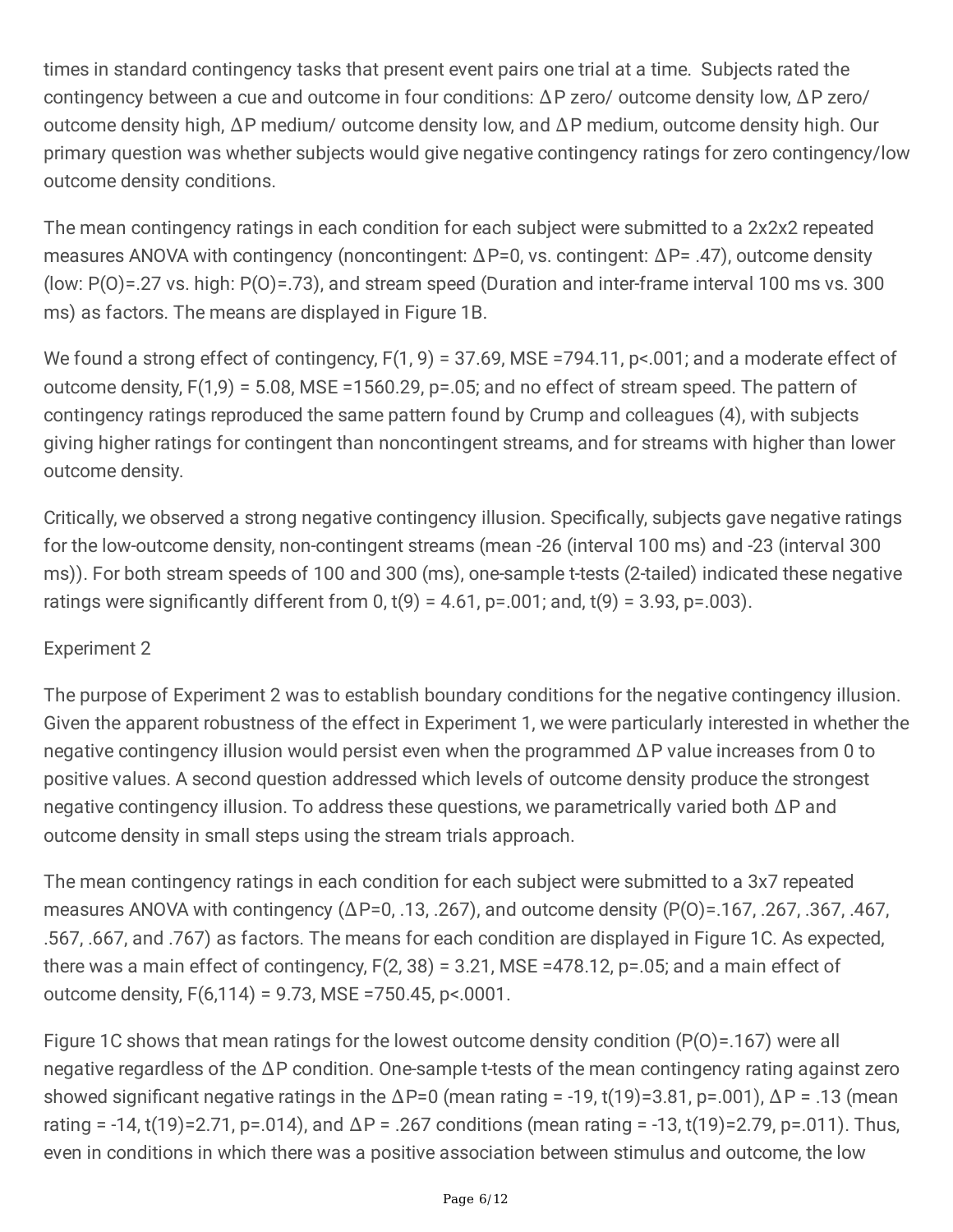outcome density produced a negative illusion of contingency. At the next lowest outcome density (P(O) = .267), subjects on average reported negative contingencies for both ∆P=0 and .13, but these were not significantly less than zero. None of the other contingency ratings across conditions were negative and significantly different from zero.

### **Discussion**

We show that a negative contingency illusion is reliably induced under defined conditions: when outcome density is relatively low, and the contingency is absent or modestly positive. Under such conditions, people perceive a cue-outcome contingency that is entirely absent as *negative*, misinterpreting that the cue makes the outcome less likely than chance, deeming it to have a 'protective' value. Strikingly, we show that this illusion persists even for moderately positive cue-outcome contingencies when outcome density is low. In such cases, despite the positive contingency between the cue and outcome, participants perceive the reverse relation and report a negative contingency. This is a potentially dangerous misjudgement if an individual misinterprets a cue or action as protective, when in actuality it is positively associated with an adverse outcome. We appear particularly vulnerable to such misjudgements when the actual prevalence of a problem is relatively rare, as is the case for many diseases.

Conceptually, a negative contingency indicates a 'protective factor', meaning that the presence of a cue makes the outcome less likely than chance. A negative contingency illusion could contribute to explaining how protective superstitions develop, over and above negative reinforcement. For disease *prevention*, a negative contingency illusion could lead to beliefs of positive benefits for scientifically unvalidated treatments that have no effect. For disease *treatment*, a negative contingency illusion might lead to placebo effects or belief in the benefits of treatments that have either no benefit or are even modestly deleterious. This has major public health and economic implications, given the wide number of products such as herbal supplements that are marketed without having been demonstrated to be beneficial through rigorous randomized clinical trials. Indeed, in the context of COVID-19 prevention, such a negative contingency illusion could contribute to belief in the benefits of previously unproven drug treatments.

An important question arises as to why humans would be vulnerable to such a potentially critical bias in judgement. We propose the findings may be explained by instance-based principles involved in encoding and retrieving event knowledge from memory (13). People may generate cue-outcome expectations by a process of cued-recall (14,15), whereby thinking about a cue causes retrieval of prior traces with the cue, along with prior paired outcomes contained in the traces. This process of cued recall allows contingency judgements through which cued-recall is used to generate both an expectation for an outcome given a cue was present ( $P(O|C)$ ), and an expectation for an outcome given a cue was absent ( $P(O|\sim C)$ ). In low density outcome situations, attending to just (P(O|C) will automatically produce more instances of the outcome not occurring following the cue than outcomes. For instance in Study 1, probing a memory for those events with cue present information would cause retrieval of more no outcome traces  $(C \sim 0 = 22)$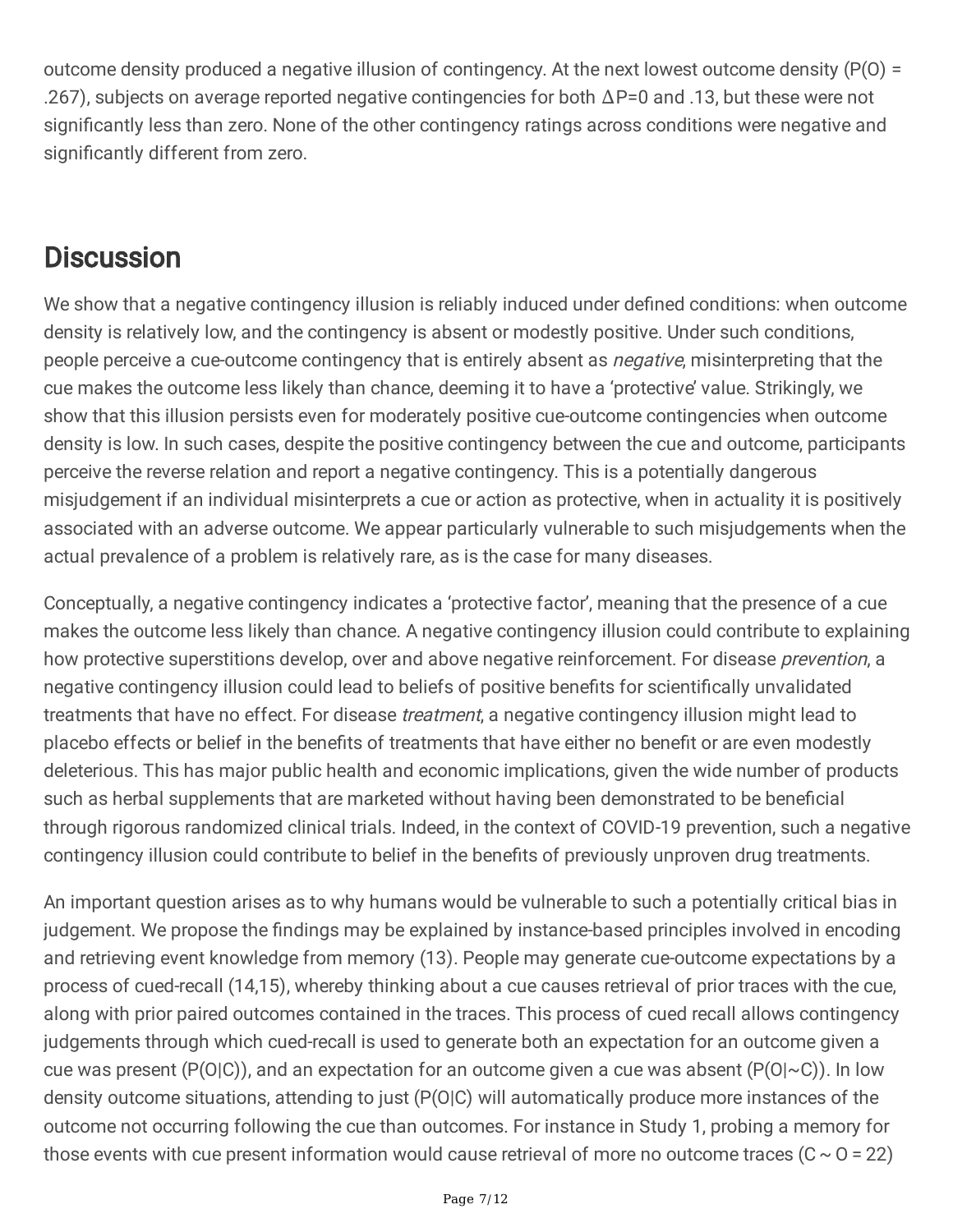than outcome traces (CO = 8), and on this basis alone, the cue might appear to be protective against the outcome, and support a negative contingency judgement. This is why accurate contingency judgements require incorporation of information on (P(O|~C). However, differences in the encoding and retrieval of  $(P(O|< C)$  and  $(P(O|C)$  may lead to a critical bias. Specifically, because memory retrieval is guided by cuedriven similarity, the content of what is retrieved depends on the content of the cue probing memory. In the context of a contingency judgement, probing memory for cue-present information, like a specific "strawberry", will result in selective retrieval of events (and their outcomes) in memory that are similar to the specific strawberry in mind. However, it is less clear how people probe their memory for cue-absent information: there are multiple options, such as somehow imagining the absence, omission or opposite of a cue, or perhaps recalling multiple different irrelevant cues, among other strategies. The implication is that memory-based outcome expectations based on cue-absent information will be systematically noisier and of weaker confidence than for cue-present information. The weaker quality of such information may therefore lead to it receiving lesser weighting when attempting to integrate it with cue-present information, thus biasing the contingency judgement toward memory-based expectations driven by cue-present information. Without properly calibrating for, or weighting the rate of outcomes when the cue is absent, even a cue that modestly positively predicts an outcome can appear protective in low outcome density situations in which the outcome occurs less often than its absence.

Understanding of the negative contingency illusion may in the future benefit from a more formal memorybased computational model of contingency judgements, including for instance D. L. Hintzman's (14,16) MINERVA 2 computational model of instance-based memory, which has notably been extended into the domain of decision-making (e.g., Dougherty and colleagues' (17), MINERVA-DM for judgements of likelihoods and biases), and the domain of associative learning (18). In our view, it offers a promising and potentially integrative framework for examining contingency judgement phenomena in general.

The negative contingency illusion may be particularly important in the current climate in which there is a desire to rapidly find treatments that might prevent a disease like COVID-19. In the absence of randomized control trials, drugs (take hydroxychloroquine for example) may appear to have preventative value based on just such an illusion. Imagine the simple scenario, a person knows of 20 people who took the medication and only two of them went on to develop COVID-19. Even if this is actually slightly worse than the rate of disease among those who did not take the medication, the presence of the negative contingency illusion makes it likely that many people will mistakenly conclude that the drug has at least a modest benefit.

### **Declarations**

#### Acknowledgments.

#### Funding: R01 MH074567

Author contributions: RMP, MJCC, DHZ designed the study; MJCC carried out and analyzed the study; RMP, MJCC, DHZ wrote the manuscript;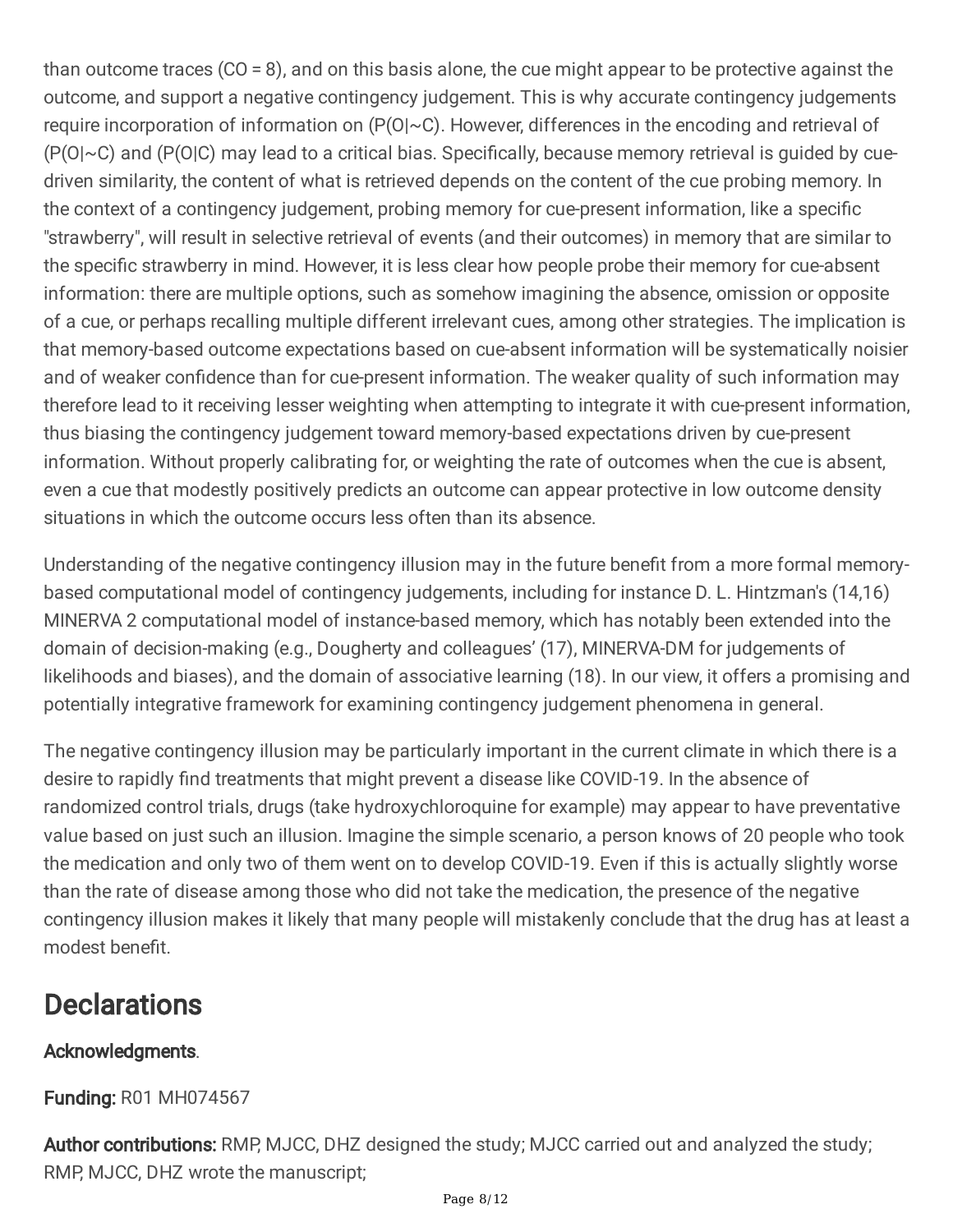Competing interests: Authors declare no competing interests.

Data and materials availability: All data is available from the corresponding author upon request.

### References

1. L. G. Allan, H. M. Jenkins, The effect of representations of binary variables on judgement of influence. Learning and Motivation. **14**, 381-405 (1983).

2. L. G. Allan, Human contingency judgements: Rule based or associative? Psychological Bulletin. 114, 435–448 (1993).

3. L. G. Allan, S. Siegel, J. M. Tangen, A signal detection analysis of contingency data. Animal Learning & Behavior. 33, 250–263 (2005).

4. L. B. Alloy, L. Y. Abramson, Judgement of contingency in depressed and nondepressed students: Sadder but wiser? Journal of Experimental Psychology: General. **108**, 441-485 (1979).

5. M. J. C. Crump, S. D. Hannah, L. G. Allan, L. K. Hord, Contingency judgements on the fly. The Quarterly Journal of Experimental Psychology. 60, 753-761 (2007).

6. A. Dickinson, D. Shanks, J. Evenden, Judgement of act-outcome contingency: The role of selective attribution. The Quarterly Journal of Experimental Psychology Section A. 36, 29-50 (1984).

7. M. R. P. Dougherty, C. F. Gettys, E. E. Ogden, MINERVA-DM: A memory processes model for judgements of likelihood. Psychological Review. 106, 180–209 (1999).

8. D. L. Hintzman, MINERVA 2: A simulation model of human memory. Behavior Research Methods, Instruments, & Computers. 16, 96–101 (1984).

9. D. L. Hintzman, Judgements of frequency and recognition memory in a multiple-trace memory model. Psychological Review. 95, 528–551 (1988).

10. L. L. Jacoby, L. R. Brooks, in Psychology of Learning and Motivation, G. H. Bower, Ed. (Academic Press, 1984), vol. 18, pp. 1–47.

11. R. K. Jamieson, S. D. Hannah, M. J. C. Crump, A memory-based account of retrospective revaluation. Canadian Journal of Experimental Psychology/Revue canadienne de psychologie expérimentale. 64, 153–164 (2010).

12. M. E. Le Pelley, S. M. Oakeshott, I. P. L. McLaren, Blocking and Unblocking in Human Causal Learning. Journal of Experimental Psychology: Animal Behavior Processes. 31, 56-70 (2005).

13. S. C. Musca, M. A. Vadillo, F. Blanco, H. Matute, The role of cue information in the outcome-density effect: evidence from neural network simulations and a causal learning experiment. Connection Science.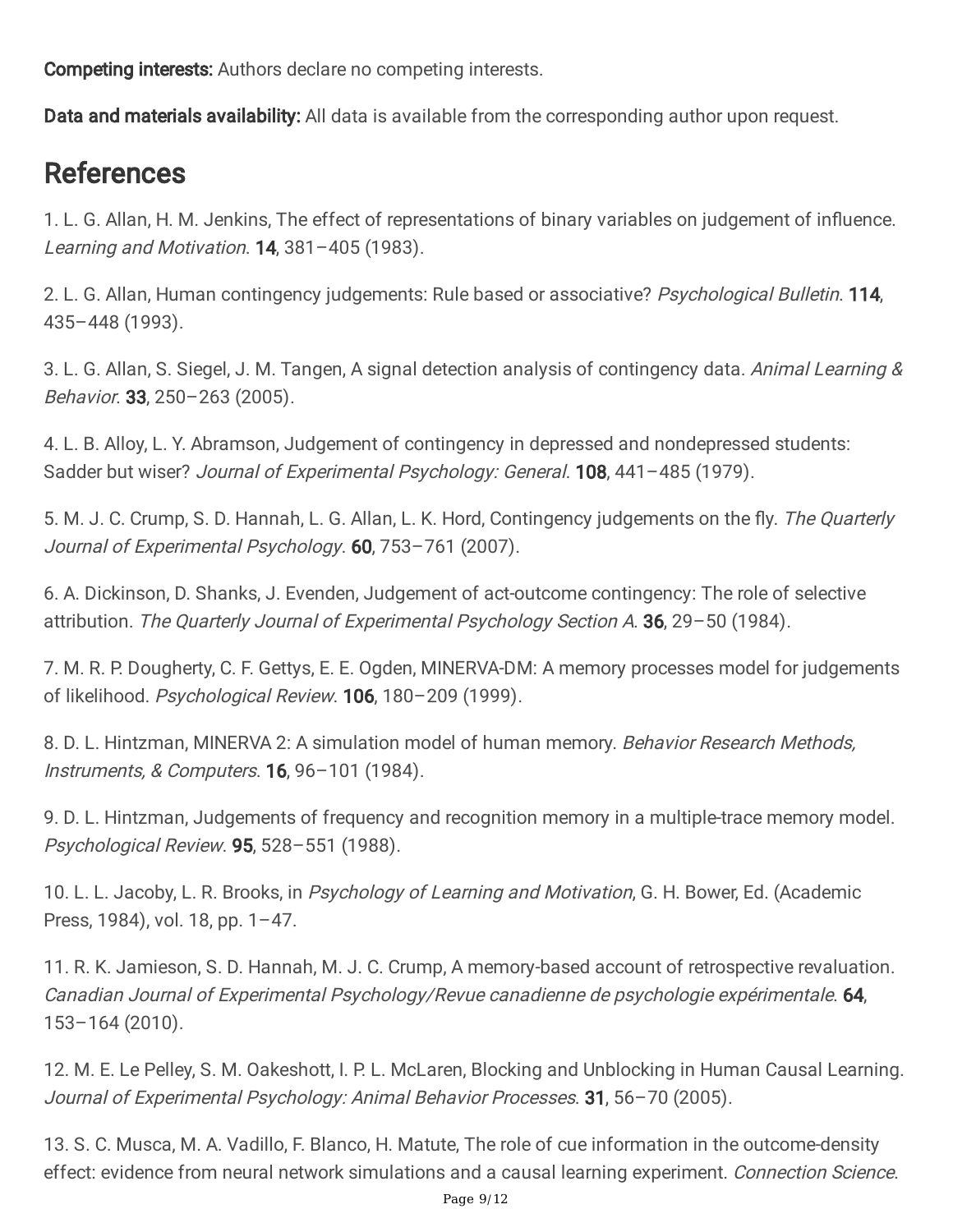22, 177–192 (2010).

14. R. A. Rescorla, A. R. Wagner, in *Classical Conditioning II: Current Research and Theory*, Black AH, Prokasy WF, Eds. (New York: Appleton Century Crofts, 1972), pp. 64–99.

15. R. Semon, Mnemic Psychology (George Allen And Unwin Limited, 1923; http://archive.org/details/mnemicpsychology032279mbp).

16. D. R. Shanks, Continuous monitoring of human contingency judgement across trials. Memory & Cognition. 13, 158–167 (1985).

17. D. R. Shanks, Selective attribution and the judgement of causality. Learning and Motivation. 17, 311-334 (1986).

18. D. R. Shanks, A. Dickinson, in Psychology of Learning and Motivation, G. H. Bower, Ed. (Academic Press, 1988; http://www.sciencedirect.com/science/article/pii/S0079742108600304), vol. 21, pp. 229– 261.

### **Tables**

Table 1.

Frequencies of cue-outcome pairings, outcome density, and ∆P for conditions in Experiment 1

|    |      |                | A (CO) B (C~O) C (~CO) D (~C~O) P(O) $\Delta P$ |             |      |
|----|------|----------------|-------------------------------------------------|-------------|------|
| 8  | -22  | -8             | -22-                                            | $0.27$ 0.00 |      |
| 22 | - 8  | 22             | 8                                               | $0.73$ 0.00 |      |
| 15 | - 15 | $\overline{1}$ | 29                                              | $0.27$ 0.47 |      |
| 29 |      | 15             | 15                                              | 0.73        | 0.47 |

#### Table 2.

Frequencies of cue-outcome pairings, outcome density, and ∆P for conditions in Experiment 2.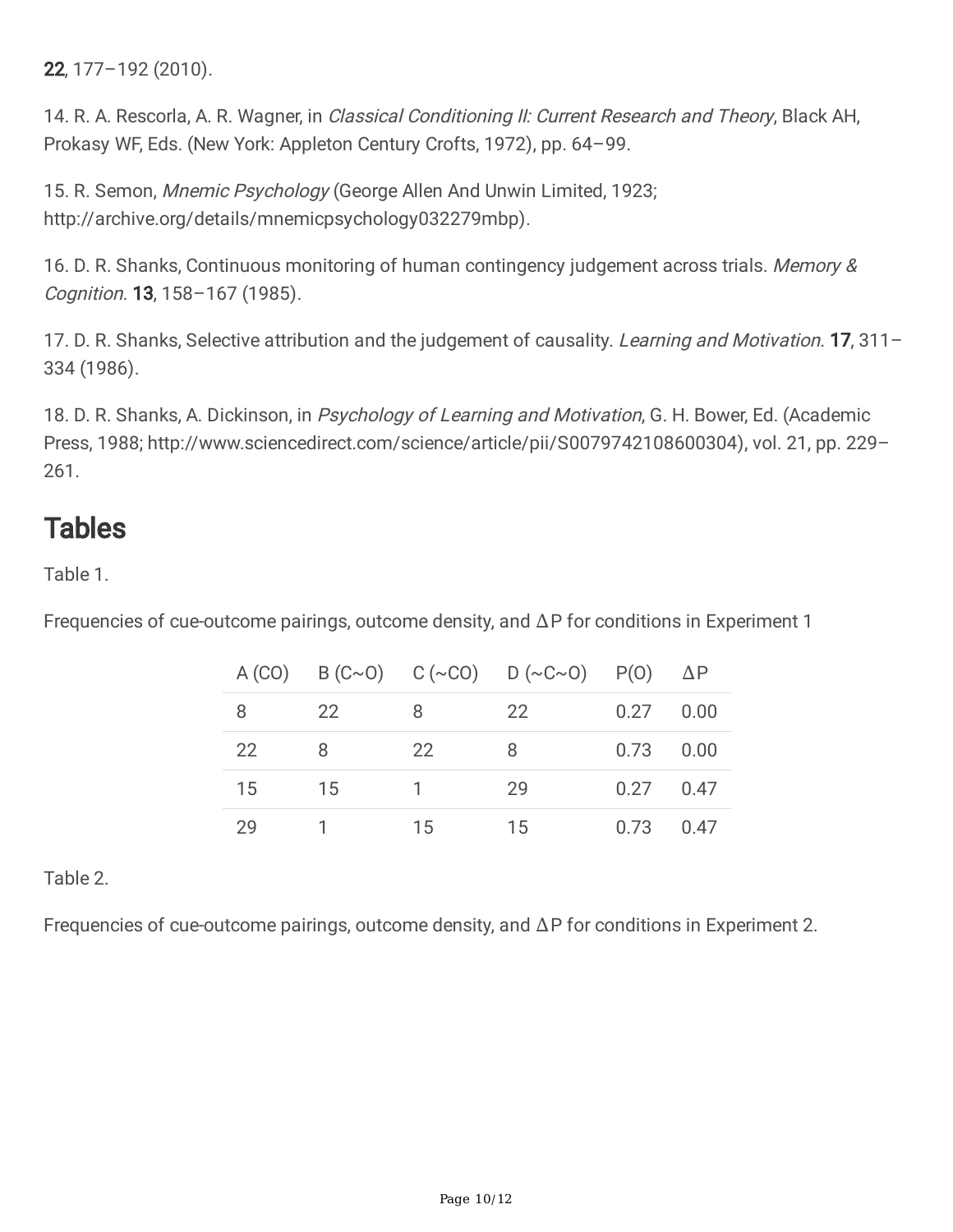|    |    |    | A (CO) B (C~O) C (~CO) D (~C~O) P(O) |       | $\Delta P$     |
|----|----|----|--------------------------------------|-------|----------------|
| 5  | 25 | 5  | 25                                   | 0.167 | 0              |
| 7  | 23 | 3  | 27                                   | 0.167 | 0.13           |
| 9  | 21 | 1  | 29                                   | 0.167 | 0.267          |
| 8  | 22 | 8  | 22                                   | 0.267 | 0              |
| 10 | 20 | 6  | 24                                   | 0.267 | 0.13           |
| 12 | 18 | 4  | 26                                   | 0.267 | 0.267          |
| 11 | 19 | 11 | 19                                   | 0.367 | 0              |
| 13 | 17 | 9  | 21                                   | 0.367 | 0.13           |
| 15 | 15 | 7  | 23                                   | 0.367 | 0.267          |
| 14 | 16 | 14 | 16                                   | 0.467 | 0              |
| 16 | 14 | 12 | 18                                   | 0.467 | 0.13           |
| 18 | 12 | 10 | 20                                   | 0.467 | 0.267          |
| 17 | 13 | 17 | 13                                   | 0.567 | 0              |
| 19 | 11 | 15 | 15                                   | 0.567 | 0.13           |
| 21 | 9  | 13 | 17                                   | 0.567 | 0.267          |
| 20 | 10 | 20 | 10                                   | 0.667 | 0              |
| 22 | 8  | 18 | 12                                   | 0.667 | 0.13           |
| 24 | 6  | 16 | 14                                   | 0.667 | 0.267          |
| 23 | 7  | 23 | 7                                    | 0.767 | $\overline{0}$ |
| 25 | 5  | 21 | 9                                    | 0.767 | 0.13           |
| 27 | 3  | 19 | 11                                   | 0.767 | 0.267          |

## **Figures**